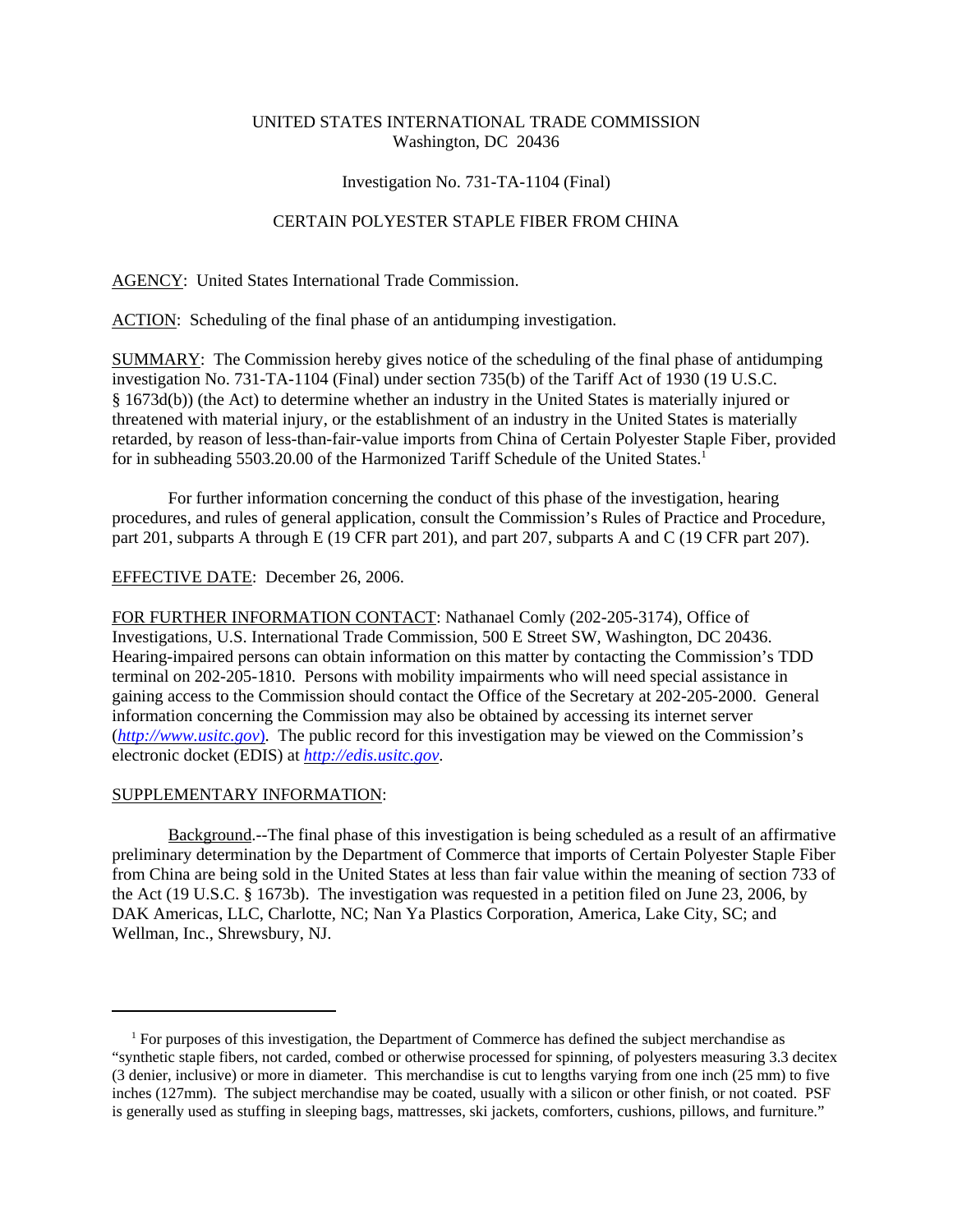Participation in the investigation and public service list.--Persons, including industrial users of the subject merchandise and, if the merchandise is sold at the retail level, representative consumer organizations, wishing to participate in the final phase of this investigation as parties must file an entry of appearance with the Secretary to the Commission, as provided in section 201.11 of the Commission's rules, no later than 21 days prior to the hearing date specified in this notice. A party that filed a notice of appearance during the preliminary phase of the investigation need not file an additional notice of appearance during this final phase. The Secretary will maintain a public service list containing the names and addresses of all persons, or their representatives, who are parties to the investigation.

Limited disclosure of business proprietary information (BPI) under an administrative protective order (APO) and BPI service list.--Pursuant to section 207.7(a) of the Commission's rules, the Secretary will make BPI gathered in the final phase of this investigation available to authorized applicants under the APO issued in the investigation, provided that the application is made no later than 21 days prior to the hearing date specified in this notice. Authorized applicants must represent interested parties, as defined by 19 U.S.C. § 1677(9), who are parties to the investigation. A party granted access to BPI in the preliminary phase of the investigation need not reapply for such access. A separate service list will be maintained by the Secretary for those parties authorized to receive BPI under the APO.

Staff report.--The prehearing staff report in the final phase of this investigation will be placed in the nonpublic record on February 27, 2007, and a public version will be issued thereafter, pursuant to section 207.22 of the Commission's rules.

Hearing.--The Commission will hold a hearing in connection with the final phase of this investigation beginning at 9:30 a.m. on March 13, 2007, at the U.S. International Trade Commission Building. Requests to appear at the hearing should be filed in writing with the Secretary to the Commission on or before March 2, 2007. A nonparty who has testimony that may aid the Commission's deliberations may request permission to present a short statement at the hearing. All parties and nonparties desiring to appear at the hearing and make oral presentations should attend a prehearing conference to be held at 9:30 a.m. on March 6, 2007, at the U.S. International Trade Commission Building. Oral testimony and written materials to be submitted at the public hearing are governed by sections 201.6(b)(2), 201.13(f), and 207.24 of the Commission's rules. Parties must submit any request to present a portion of their hearing testimony in camera no later than 7 business days prior to the date of the hearing.

Written submissions.--Each party who is an interested party shall submit a prehearing brief to the Commission. Prehearing briefs must conform with the provisions of section 207.23 of the Commission's rules; the deadline for filing is March 6, 2007. Parties may also file written testimony in connection with their presentation at the hearing, as provided in section 207.24 of the Commission's rules, and posthearing briefs, which must conform with the provisions of section 207.25 of the Commission's rules. The deadline for filing posthearing briefs is March 20, 2007; witness testimony must be filed no later than three days before the hearing. In addition, any person who has not entered an appearance as a party to the investigation may submit a written statement of information pertinent to the subject of the investigation, including statements of support or opposition to the petition, on or before March 20, 2007. On April 5, 2007, the Commission will make available to parties all information on which they have not had an opportunity to comment. Parties may submit final comments on this information on or before April 9, 2007, but such final comments must not contain new factual information and must otherwise comply with section 207.30 of the Commission's rules. All written submissions must conform with the provisions of section 201.8 of the Commission's rules; any submissions that contain BPI must also